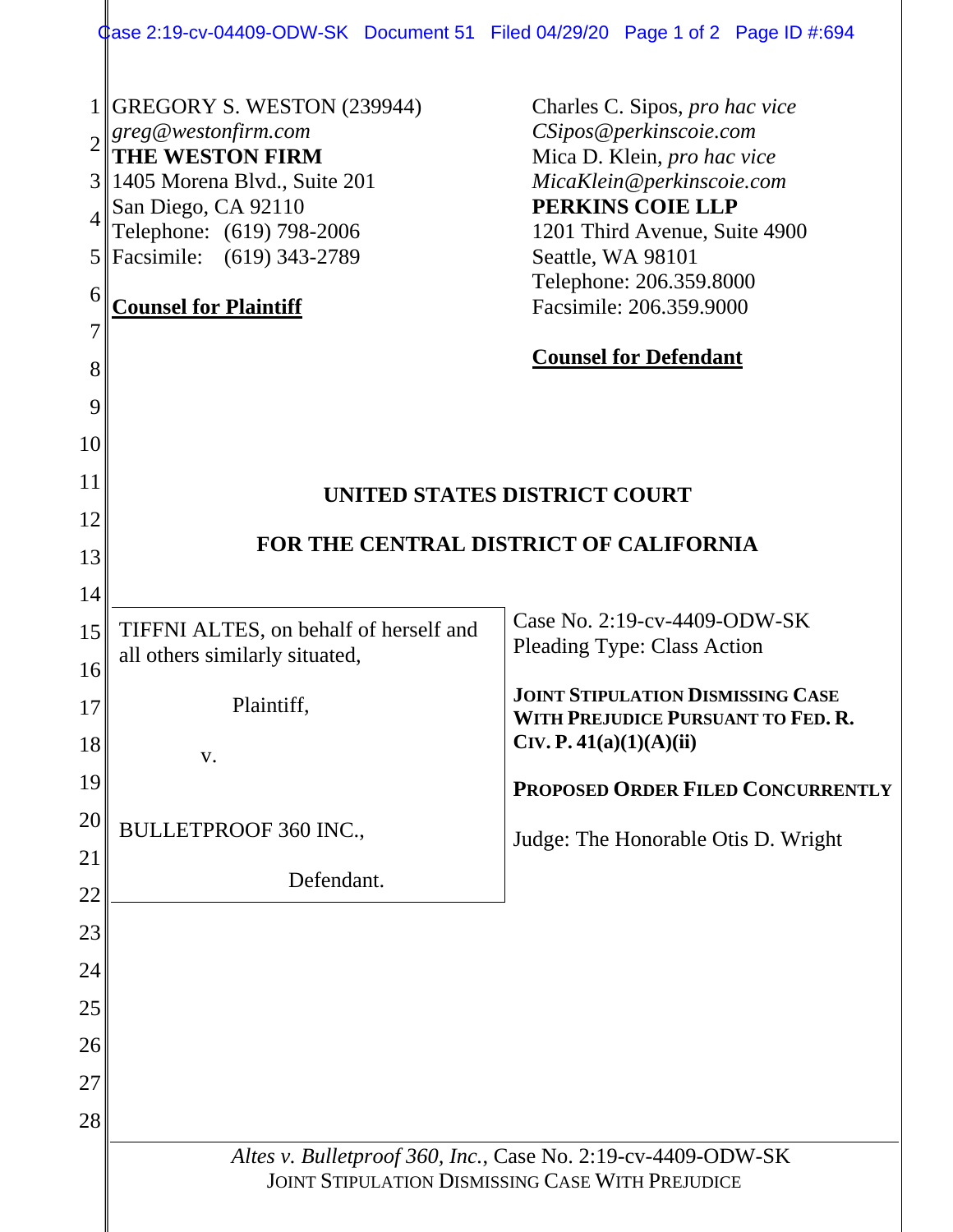1  $2$  Civil Procedure  $41(a)(1)(A)(ii)$  hereby stipulate to the dismissal with prejudice of this 3 action in its entirety, with no award of costs. The parties to this action, acting through counsel, and pursuant to Federal Rule of

| $\overline{4}$ |                       |                                                              |
|----------------|-----------------------|--------------------------------------------------------------|
| 5              | DATED: April 29, 2020 | Respectfully Submitted,                                      |
| 6              |                       | s/ Gregory S. Weston<br>Gregory S. Weston                    |
| 7              |                       | THE WESTON FIRM                                              |
| 8<br>9         |                       | <b>GREGORY S. WESTON</b><br>1405 Morena Blvd., Suite 201     |
| 10             |                       | San Diego, CA 92110                                          |
| 11             |                       | $(619)$ 798-2006                                             |
| 12             |                       | <b>Counsel for Plaintiff</b>                                 |
| 13             |                       |                                                              |
| 14             |                       | Charles C. Sipos<br>Charles C. Sipos                         |
| 15             |                       | PERKINS COIE LLP                                             |
| 16             |                       | 1201 Third Avenue, Suite 4900<br>Seattle, WA 98101           |
| 17             |                       | 206.359.8000                                                 |
| 18             |                       | <b>Counsel for Defendant</b>                                 |
| 19             |                       |                                                              |
| 20             |                       |                                                              |
| 21             |                       |                                                              |
| 22             |                       |                                                              |
| 23             |                       |                                                              |
| 24             |                       |                                                              |
| 25             |                       |                                                              |
| 26             |                       |                                                              |
| 27             |                       |                                                              |
| 28             |                       | Altes v. Bulletproof 360, Inc., Case No. 2:19-cv-4409-ODW-SK |
|                |                       | <b>JOINT STIPULATION DISMISSING CASE WITH PREJUDICE</b>      |
|                |                       |                                                              |
|                |                       |                                                              |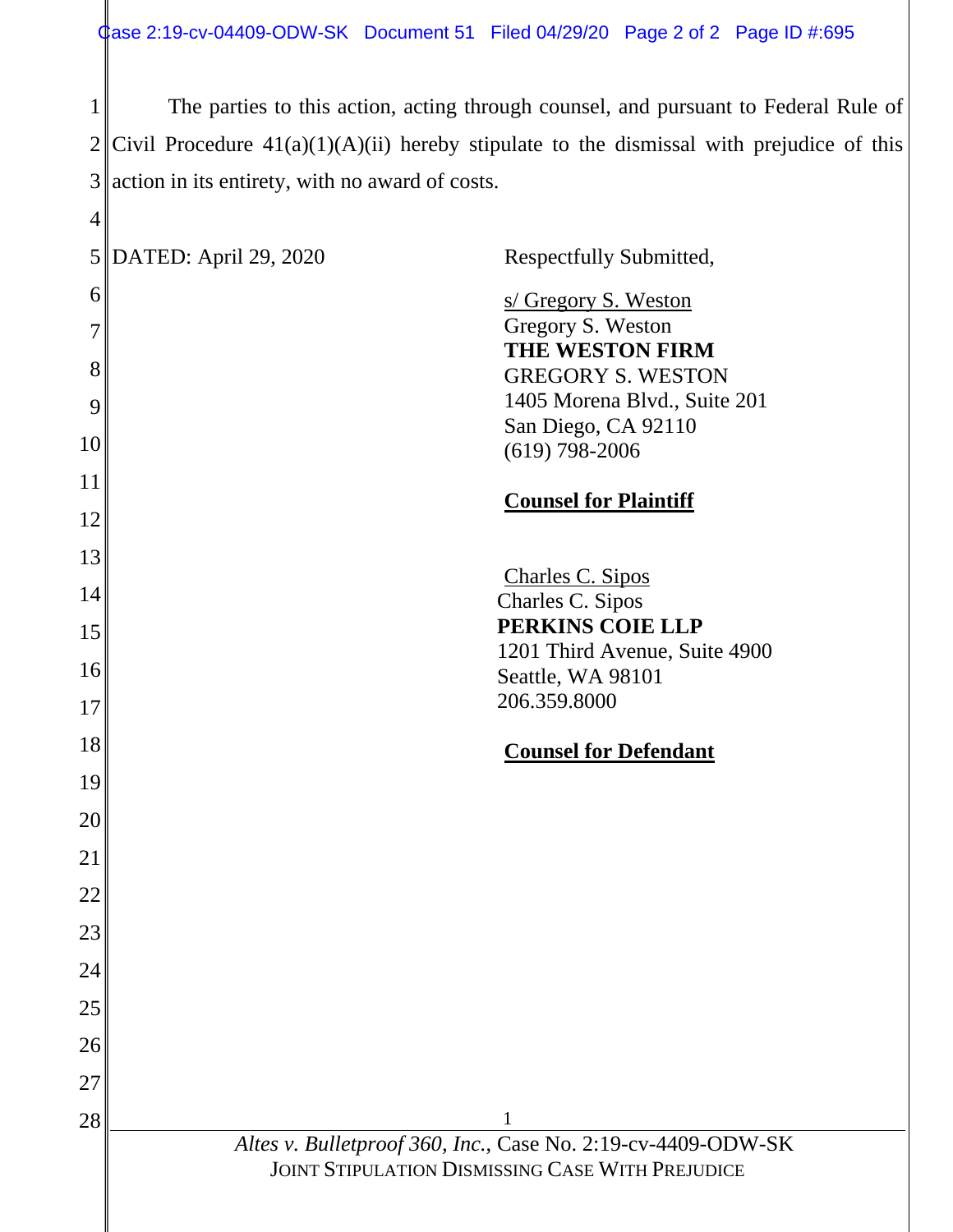|          | Case 2:19-cv-04409-ODW-SK Document 51-1 Filed 04/29/20 Page 1 of 2 Page ID #:696 |                                                              |                                    |  |                                     |
|----------|----------------------------------------------------------------------------------|--------------------------------------------------------------|------------------------------------|--|-------------------------------------|
|          |                                                                                  |                                                              |                                    |  |                                     |
| 2        |                                                                                  |                                                              |                                    |  |                                     |
| 3        |                                                                                  |                                                              |                                    |  |                                     |
| 4        |                                                                                  |                                                              |                                    |  |                                     |
| 5        |                                                                                  |                                                              |                                    |  |                                     |
| 6        |                                                                                  |                                                              |                                    |  |                                     |
|          | UNITED STATES DISTRICT COURT                                                     |                                                              |                                    |  |                                     |
| 8        | FOR THE CENTRAL DISTRICT OF CALIFORNIA                                           |                                                              |                                    |  |                                     |
| 9        |                                                                                  |                                                              |                                    |  |                                     |
| 10       | TIFFNI ALTES, on behalf of herself and                                           |                                                              | Case No. 2:19-cv-4409-ODW-SK       |  |                                     |
| 11<br>12 | all others similarly situated,                                                   |                                                              | <b>Pleading Type: Class Action</b> |  |                                     |
| 13       | Plaintiff,                                                                       |                                                              |                                    |  | [PROPOSED] ORDER DISMISSING CASE    |
| 14       | V.                                                                               |                                                              | CIV. P. 41(a)(1)(A)(ii)            |  | WITH PREJUDICE PURSUANT TO FED. R.  |
| 15       |                                                                                  |                                                              |                                    |  |                                     |
| 16       | BULLETPROOF 360 INC.,                                                            |                                                              |                                    |  | Judge: The Honorable Otis D. Wright |
| 17       | Defendant.                                                                       |                                                              |                                    |  |                                     |
| 18       |                                                                                  |                                                              |                                    |  |                                     |
| 19       |                                                                                  |                                                              |                                    |  |                                     |
| 20       |                                                                                  |                                                              |                                    |  |                                     |
| 21       |                                                                                  |                                                              |                                    |  |                                     |
| 22       |                                                                                  |                                                              |                                    |  |                                     |
| 23       |                                                                                  |                                                              |                                    |  |                                     |
| 24       |                                                                                  |                                                              |                                    |  |                                     |
| 25       |                                                                                  |                                                              |                                    |  |                                     |
| 26<br>27 |                                                                                  |                                                              |                                    |  |                                     |
| 28       |                                                                                  |                                                              |                                    |  |                                     |
|          |                                                                                  | Altes v. Bulletproof 360, Inc., Case No. 2:19-cv-4409-ODW-SK |                                    |  |                                     |
|          |                                                                                  | [PROPOSED] ORDER DISMISSING CASE WITH PREJUDICE              |                                    |  |                                     |
|          |                                                                                  |                                                              |                                    |  |                                     |